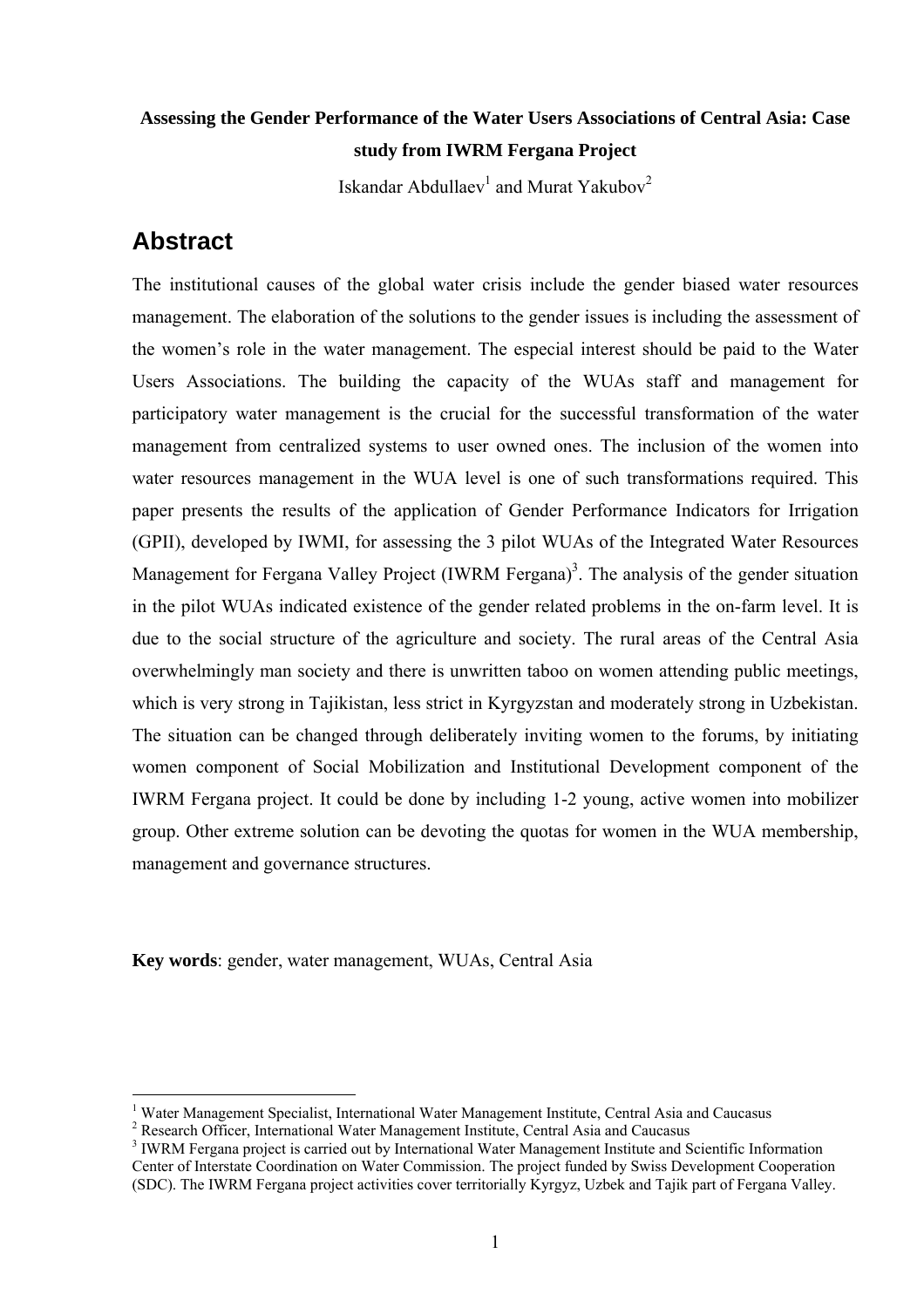# **Introduction**

The water crisis is perceived mainly as increasing pressure on water resources. The engineers, scientists and policy makers are suggesting the better use and management of water resources as ways out from the water crisis. The pressure on water resources and increased charge to environment due to growing demand from industries, food production, and energy can be counted as causes of the global water crisis. However, not only the increased demand on water resources caused the global water crisis, but inefficient water institutions, exclusion of the stakeholders from the planning and management processes were among the causes of the water problems around the world.

The IWRM is widely accepted as way out from the water crisis. The IWRM approach includes among other tools, the participatory approach, involving civil society and local communities in water management process at all levels (GWP ?. ) However, frequently community is considered as a collection of people with equal wishes and needs. Nevertheless, this is different people, women and men, with different level of well-being, concerns and needs. Applying gender approach helps to reveal gender groups' needs and address them adequately. There are three elements in an approach to gender and IWRM (UNDP, 2003):

1) In every initiative, programmers and analysts should take steps to understand the differences and relations among and between women and men in each specific context under consideration (in other words, carry out a gender analysis). Ideally this should be done in a participatory fashion and both women and men should be involved.

2) Based on this analysis, all initiatives should incorporate women's and men's perspectives, needs and interests and, where possible, promote the advancement of women (in other words, reduce gender inequalities).

3) Participatory approaches that facilitate the equitable participation of women and men (especially at decision-making levels) should be used

It has been accepted that water development and management policies and programs that exclude women as actors, and as an interesting groups, bypass half the population and are lower in efficiency and effectiveness (Francis et.al.2001).A review of 271 World Bank projects by IFPRI shows that when the needs of both men and women are addressed, sustainability of projects increased by 16 per cent (Global Population and Water Access and Sustainability? Year and Publisher). Gender inequality hampers economic growth, the progress of sustainable water resources management and poverty reduction.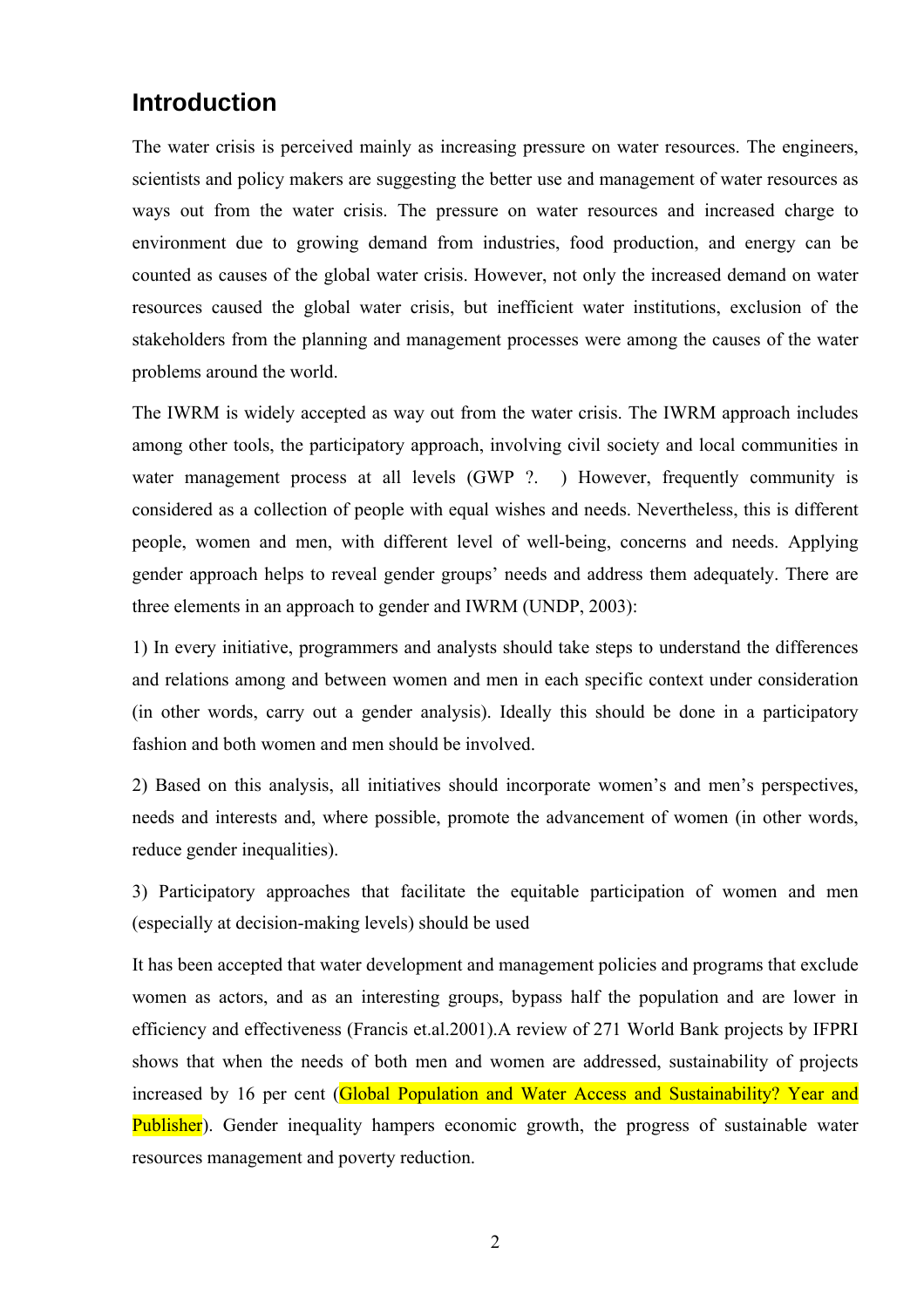Water and gender issues are extremely acute for Central Asia countries where water availability predetermines all agricultural activities and 70% of population lives in rural areas. The major policy change in agriculture for the last decade was privatization of the agricultural land. The private farmership after 70 year-long collective land use resulting both positive and negative changes. The increases of land and water productivity, innovative approaches, conservation of resources are best outcomes from the private farming systems in Central Asia. However, exclusion of huge number of former collective farm workers from the access to the land and water resources, stratification of the rural society are avoidless consequences of the new changes. The farm restructuring marginalized women's access to the land and water. As competition for land increased, both formal hurdles (of qualifications and examinations) and informal ones (of connections and patronage) marginalized women even further (PP SPD.2002).

Women played, and continue to play after independence a role of secondary earners, employed in less strategic and non-productive sectors (Alimdjanova, 2002). They are integrated into the workforce either as unpaid family labourers or as casual wage-workers. However, many studies in different countries have shown that, in poor regions, food security is often dependent on women's agricultural work. They account for about 65 percent of household food production in Asia. Manual cotton picking was (and still is today) a female job and in the cotton-growing areas of Central Asia, 50 to 75% of family's income came from female labour. (Alimdjanova, 2002) At the same time, due to differences in occupation, the salaries of men exceed the salaries of women, for example, in the Kyrgyz Republic in 2001 the salaries of male employees exceeded the salaries of female employees by 1.6 times. (UN. 2003).

Thought the number of women farmers is small, in some areas male migration forced women to deal with all agricultural activities themselves. As a result, women assume greater burdens in terms of irrigating and harvesting, in addition to the more traditional gender roles of household chores and caring for children. While this rural reality could act as a catalyst for women to play a greater role in local decision-making, tentative studies show that this is not yet happening: men retain the dominant voice in most communities, while the majority of women interviewed were not members of water user associations (where they existed) and often were not aware of the laws pertaining to water use (UNIFEM.2000 and UNDP.2000).

The water users associations (WUAs) in Central Asia are relatively new body on water management. After privatization of the agricultural land, for filling the vacuum in on-farm water management first in Kyrgyzstan and Kazakhstan, later in Uzbekistan and Tajikistan WUAs started to be created (not formed). This paper is not targeting the approach and way of WUA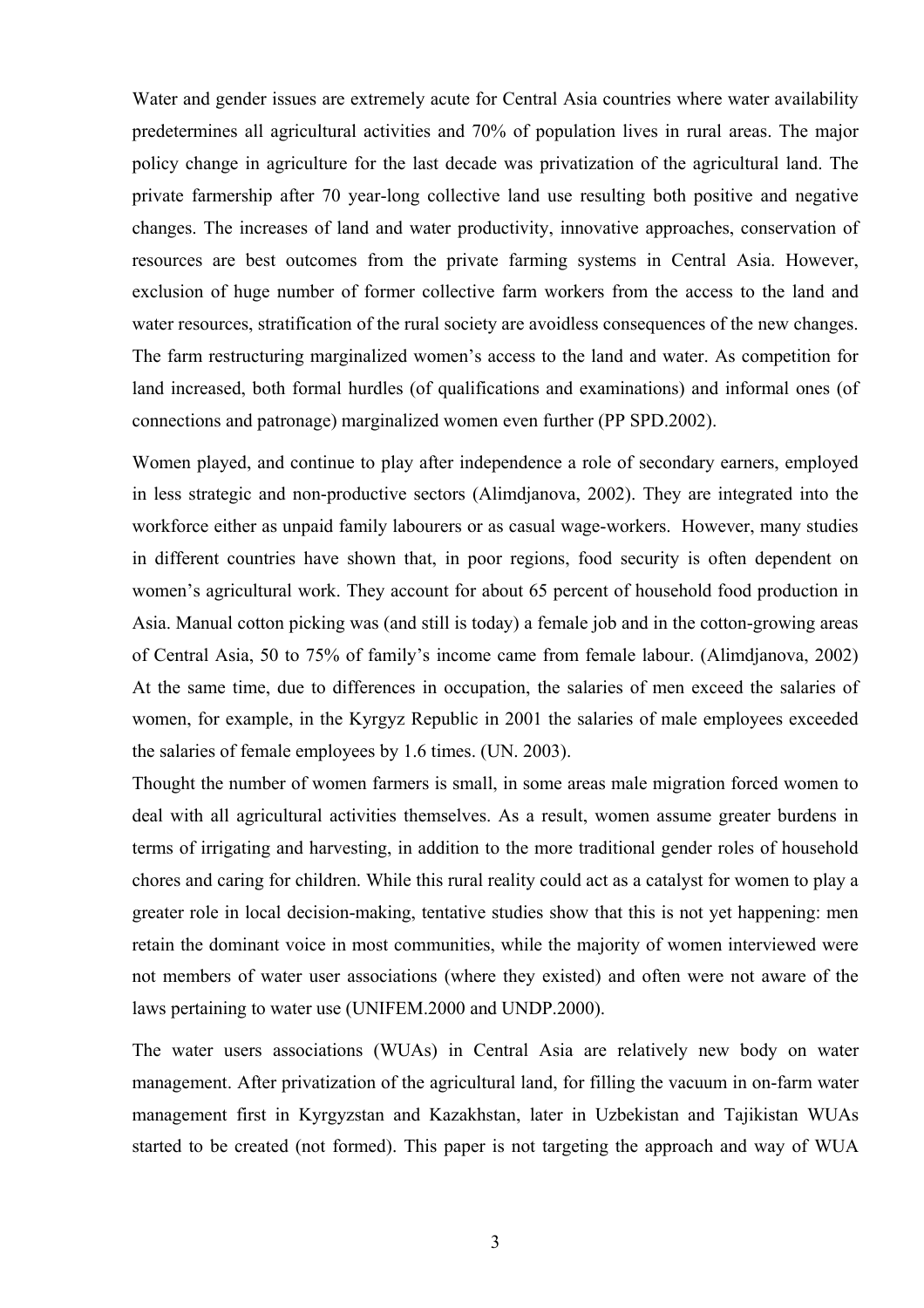formation; the details of strategy on WUAs in Central Asia are described in detail in Ul Hassan and et.al.2003, Horinkova and Abdullaev.2003.

However, the existing water users associations are far from being organization of the water users. The building the capacity of the WUAs staff and management for participatory water management is the crucial for the successful transformation of the water management from state hands to the users. The inclusion of the women into water resources management in the WUA level is one of such transformations. The paper is first attempt on assessing the women's participation in the agricultural water management through WUAs.

#### *Research Methods*

Research goal was to apply Gender Performance Indicators for Irrigation (GPII), developed by IWMI, for assessing the 3 pilot WUAs under the Integrated Water Resources Management for Fergana Valley Project (IWRM Fergana). The good gender performance was given, if the gender based differences are absent (+). If there are limited differences (mild) exist it is categorized as moderate performance  $(+/-)$ . If there is women excluded by all means from the system it is identified as low gender performance (-).

The research methods applied in this study are: surveys, rapid appraisal, data collection and process documentation. The survey comprised of all households living and working their land parcels and/or backyard gardens within the service areas of the 3 pilot WUAs set up during spring - early summer of 2003. The survey involved a random sample of *60 agricultural water users* at each of the 3 pilot WUAs making a total of *180 farmers* in all the 3 sites

The data collection and survey was performed by IWMI staff, Social Mobilization and Institutional Building (SMID) Team of IWMI, under IWRMFV project. The data sources are: WUAs documents, statistical department of each province, local government offices and water management units of the canal or basin.

#### **Gender Performance Indicator for Irrigation (GPII)**

During the last 10 years policy makers, researchers and local irrigation professionals recognized role of gender issues in water management for irrigation (Merrey and Baviskar.1998, Cosgrove and Rijsberman.2000). The recognition of the gender issues by irrigation sector was the partially due to broader movement of gender mainstreaming in agriculture and rural development. This movement was taken up by a wide range of people and organizations, women NGOs, international financing and development agencies (Grameen Bank. 1998, SEWA. 2000, World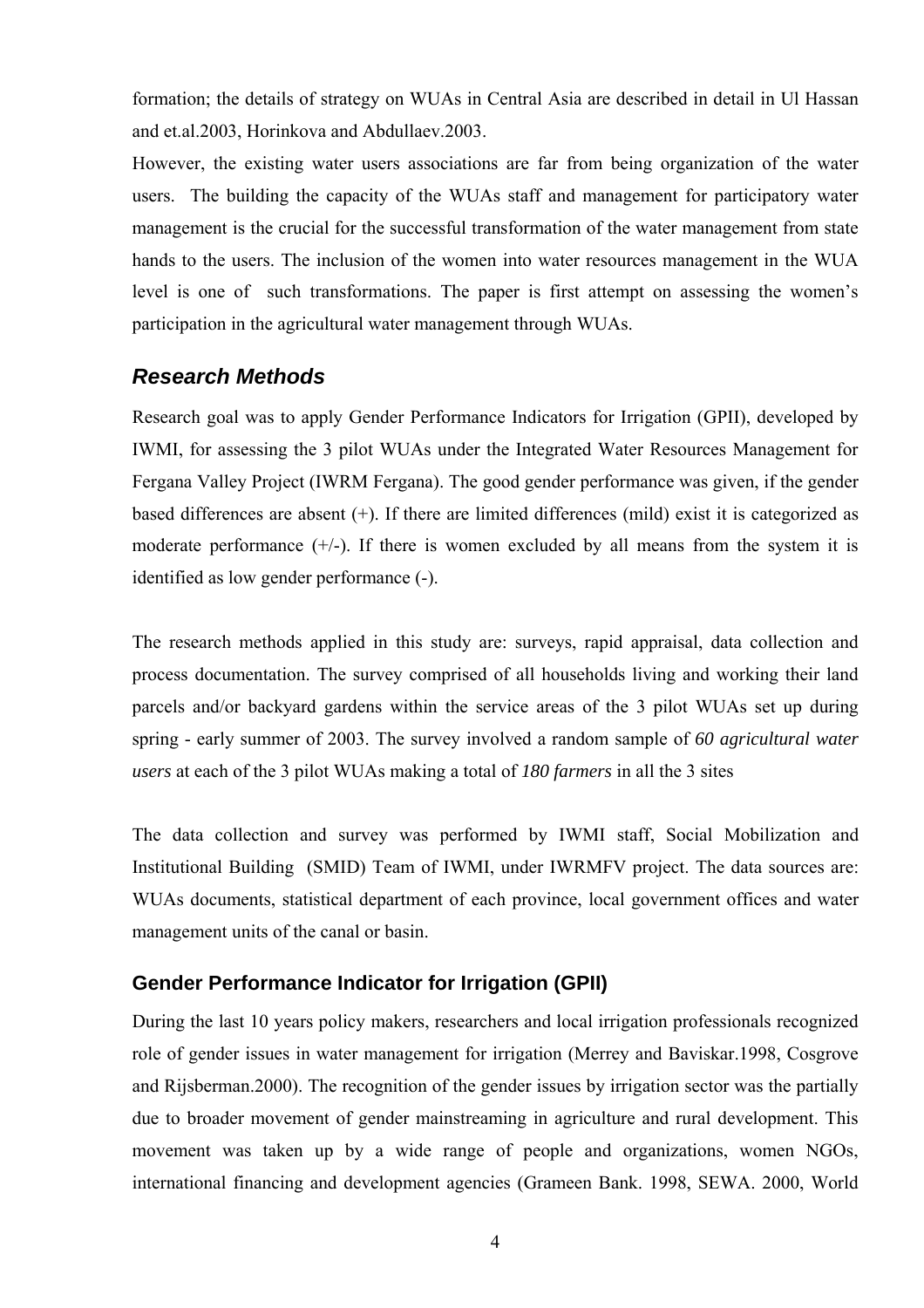Bank.2000, UNDP.2000; IFPRI.2001). Thank to these active lobbying today gender is a priority issue on international policy setting. However, in the regional setting, especially in field of irrigated agriculture still considerable gap between good intentions and concrete actions on gender equity.

Gender Performance Indicator for Irrigation (GPII), developed by Barbara van Koppen of IWMI, (Van Koppen, B. 2002). The GPII assesses performance by identifying the absence or presence of gender-based differences in the irrigation system. The good gender performance means that gender based differences are absent (+). If there are limited differences (mild) exist it is categorized as moderate performance  $(+)$ . If there is women excluded by all means from the system it is identified as low gender performance (-).

In any particular irrigation system the GPII seeks to have answers two questions: 1) the gender of farm decision-makers, analyzing of the gendered nature of local farming in the systems, the system is classified into male, dual or female farming systems (Safiliou.1988). If a minority of the farm decision makers (less then 1/3) is female the system called a male farming system, if majority of farm decision makers are female (2/3) then it is called female farming systems. If the number of male and female farm decision makers are roughly equal then system called dual farming systems. The second question relates to inclusion or exclusion of the women into processes in irrigation institutions. The gender specific differences, if any, are identified at different levels, mentioned earlier: access to water at farm level, inclusion in forums and inclusion in leadership positions.

#### **Project Area - The Ferghana Valley**

The Ferghana Valley is located in the southeast of the Central Asian region and the eastern part of the Aral Sea Basin. It is almost entirely surrounded by mountains (the Ala-Tau Range in the North, the Tian Shan Mountains in the East and the Alai Mountains in the South), with the exception of the narrow western opening through which the Syr Darya River drains into the lower basin of the Aral Sea. The larger central part of the valley falls within the Republic of Uzbekistan, while the northern and eastern fringe is located in the Kyrgyz Republic. A small area in the valley's west and southwest belongs to the Republic of Tajikistan.

The Ferghana Valley forms the upper to mid-reach of the Syr Darya River Basin. The confluence of the Naryn and Kara Darya rivers, the Syr Darya's main tributaries, is located in the Ferghana Valley.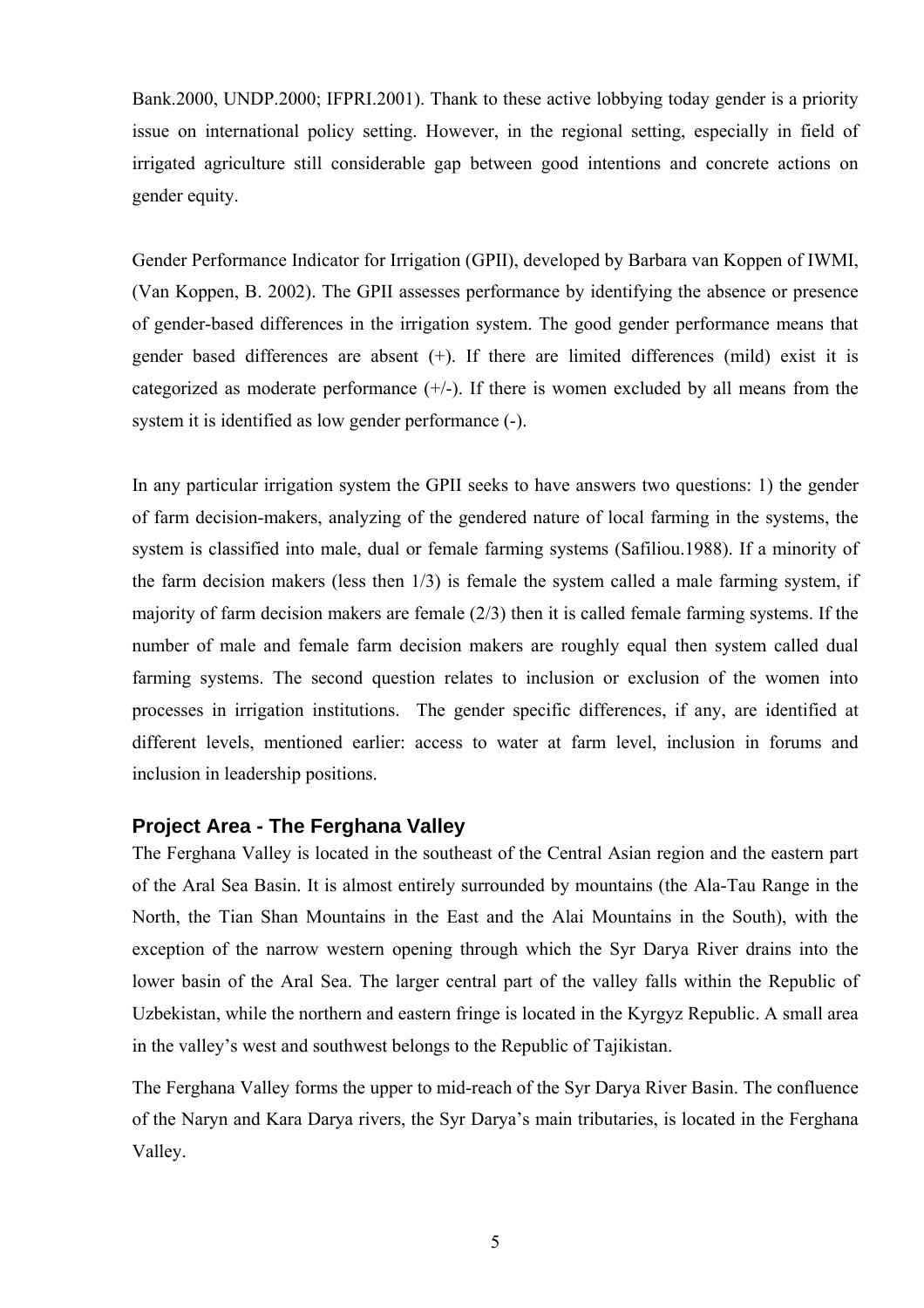The average temperature in the valley is 13.1°C, with a range from -8°C to 3°C in January and 17°C to 36°C in July. The annual precipitation ranges from 109 mm to 502 mm. Evaporation ranges from 1133 mm to 1294 mm throughout the Ferghana valley.

# **Results and Discussions**

## *Case of WUAs in Fergana Valley: Gender Performance*

Within the IWRM Fergana project scope there were 2 pilot WUAs initiated and formed, one in Tajikistan and one in Uzbekistan. The WUA Japalak, operating since 1996 was included into project activities in Kyrgyzstan.

The pilot WUAs can be classified into two groups on their sizes: large and medium, WUA Akbarabad, in Uzbekistan, WUA Japalak, in Kyrgyzstan are large WUAs, having 2820 ha and 2012 ha respectively. The WUA Zarafshan is medium size WUAs (table 1).

| #              | <b>Indexes</b>                                                                        | <b>WUA</b><br>Zerafshan,                    | WUA Akbarabad,    | <b>WUA</b>          |  |
|----------------|---------------------------------------------------------------------------------------|---------------------------------------------|-------------------|---------------------|--|
|                |                                                                                       | Tajikistan                                  | <b>Uzbekistan</b> | Japalak, Kyrgyzstan |  |
| $\mathbf{1}$   | Population                                                                            | 4165                                        | 16855             | 25084               |  |
| $\overline{2}$ | Irrigated area                                                                        | 1050 ha                                     | 2820 ha           | 2012 ha             |  |
| 3              | Number of women                                                                       | $2100(50\%)$                                | 8398 (50%)        | 12792 (51%)         |  |
| 4              | Agricultural workers                                                                  | 2065(50% of total<br>population)            | $5091(30\%)$      | 18562 (74%)         |  |
| 5              | Women working in agriculture                                                          | 1065<br>(52%<br>of<br>agricultural workers) | 2647 (52%)        | 10234(55%)          |  |
| 6              | Number of Farm units                                                                  | 15                                          | 40                | 104                 |  |
| 7              | <b>Women Farm Leaders</b>                                                             | $\overline{0}$                              | $5(12.5\%)$       | 18(17%)             |  |
| 8              | Women, leading farm for husband                                                       | $\theta$                                    | $\theta$          | $15(14.4\%)$        |  |
| 9              | Number of WUA members                                                                 | 1966                                        | 40                | 639                 |  |
| 10             | Women WUA members                                                                     | 1056                                        | $\overline{3}$    | 18                  |  |
| 11             | Number of meetings, forums in year 2003                                               | $\overline{5}$                              |                   | 12                  |  |
| 12             | Number of people attended in meetings<br>and forums                                   | 4200                                        |                   | 4000                |  |
| 13             | Number of women attended in meetings<br>and forums                                    | 500(12%)                                    |                   | $180(4.5\%)$        |  |
| 14             | Council<br>Number<br>$\overline{\text{of}}$<br><b>WUA</b><br>and<br>Committee members | 23                                          | $\overline{7}$    | $\overline{5}$      |  |
| 15             | Number of women WUA Council and<br>Committee members                                  | $\Omega$                                    | $\mathbf{1}$      | $\theta$            |  |

**Table 1. Major Agro-Social Indexes of Pilot WUAs**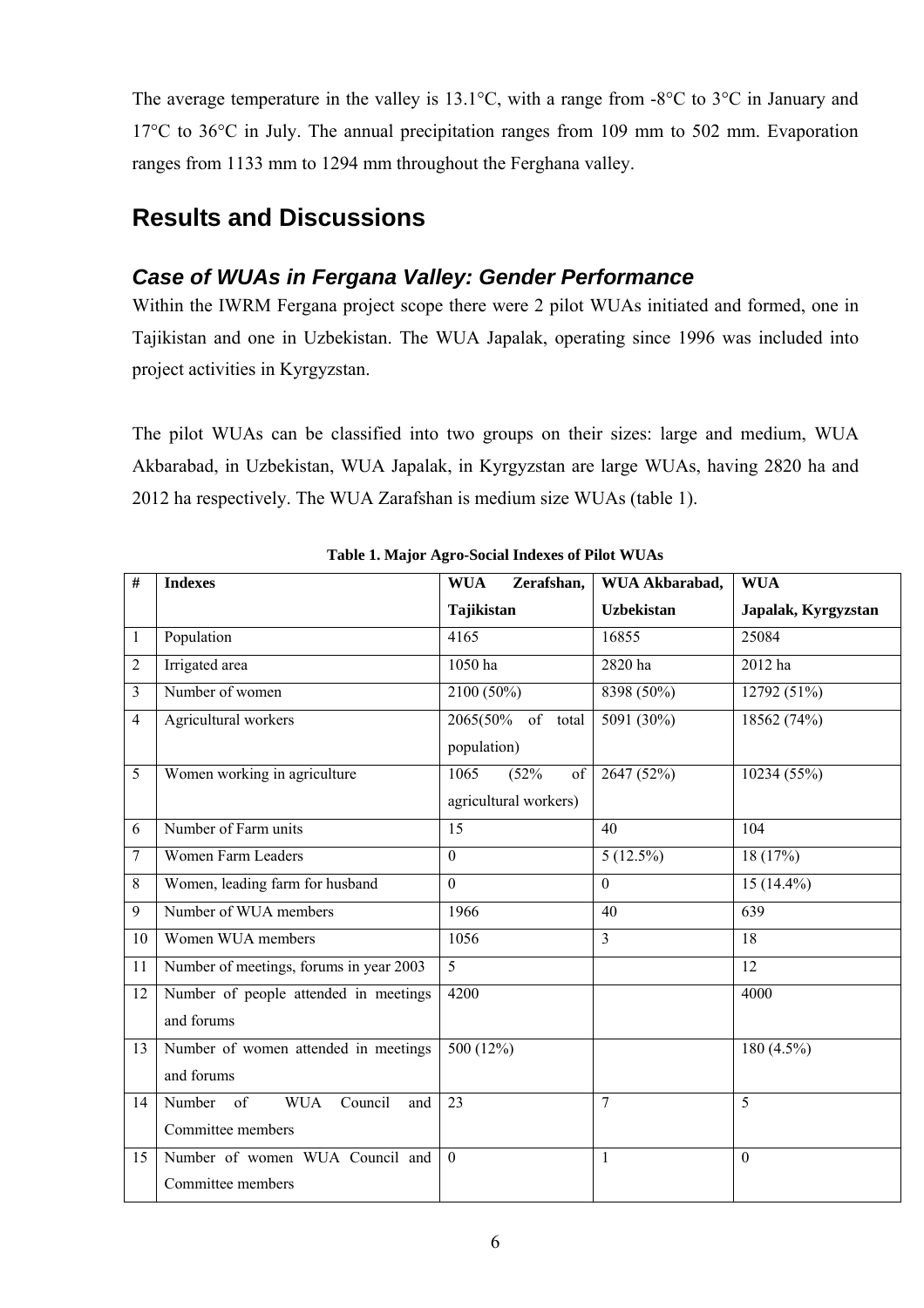| 16 I | Number of grievances from water users in 11             |  |  |
|------|---------------------------------------------------------|--|--|
|      | 2003                                                    |  |  |
|      | Number of grievances from women water $\vert 0 \rangle$ |  |  |
|      | users in $2003$                                         |  |  |

The pilot WUAs has differences in number of population, having from 4165 people in WUA Zarafshan up to 25084 people in WUA Japalak. The women are almost everywhere consisting 50% of the population. The population, directly working in agriculture fluctuates between 30% in Akbarabad WUA up to 74% in WUA Japalak, from which 50-55% are women. Overall, the women are 50% of the population and they are equally represented in the agriculture works. However, in all WUAs mainly man lead farming systems are prevailing. The WUA Japalak is exception, where the women farm leaders and women, who leads farm for their man equals to 31.4% and can be counted as dual systems. In the WUA Zarafshan there no farms led by women, in the WUA Akbarabad- 12.5% farms are led by women leaders

In the Uzbek and Tajik WUAs the leaders of the farms are elected as WUA Council members, in Kyrgyzstan local heads of the administration can be included as members. However, in none of the WUAs in Tajikistan and Kyrgyzstan women were elected as Council or Committee members. In WUA Akbarabad, one woman was elected as Council member. The inclusion of the women into different forums can be assessed as low, e.g., maximum 16% were women in the forums, conducted in 2003 in the pilot WUAs.

The analysis of the survey results indicates that land, membership rights, inclusions women as leaders in the pilot WUAs clearly indicates gender inequalities. The performance of all WUAs on categorized and concretized land rights can be rated as moderate (table 2).

| <b>WUAs</b>       | Categorical and  | Categorical | Concretized     | Concretized  | Concretized              | <b>Ability</b><br>to  |
|-------------------|------------------|-------------|-----------------|--------------|--------------------------|-----------------------|
|                   | concretized land | membership  | water rights at | inclusion in | inclusion as             | function as           |
|                   | rights           | rights      | farm level      | forums       | leaders                  | leaders               |
| <b>WUA</b>        | $+/-$            | $+/-$       | $+/-$           |              | $\overline{\phantom{0}}$ | $\tilde{\phantom{a}}$ |
| Zerafshan,        |                  |             |                 |              |                          |                       |
| Tajikistan        |                  |             |                 |              |                          |                       |
| <b>WUA</b>        | $+/-$            | $+/-$       | $+/-$           |              | $+/-$                    | $+/-$                 |
| Akbarabad,        |                  |             |                 |              |                          |                       |
| <b>Uzbekistan</b> |                  |             |                 |              |                          |                       |
| <b>WUA</b>        | $+/-$            | $+/-$       | $+/-$           |              | $\overline{\phantom{0}}$ | $+/-$                 |
| Japalak,          |                  |             |                 |              |                          |                       |
| Kyrgyzstan        |                  |             |                 |              |                          |                       |

**Table 2. Gender Performance of the Pilot WUAs**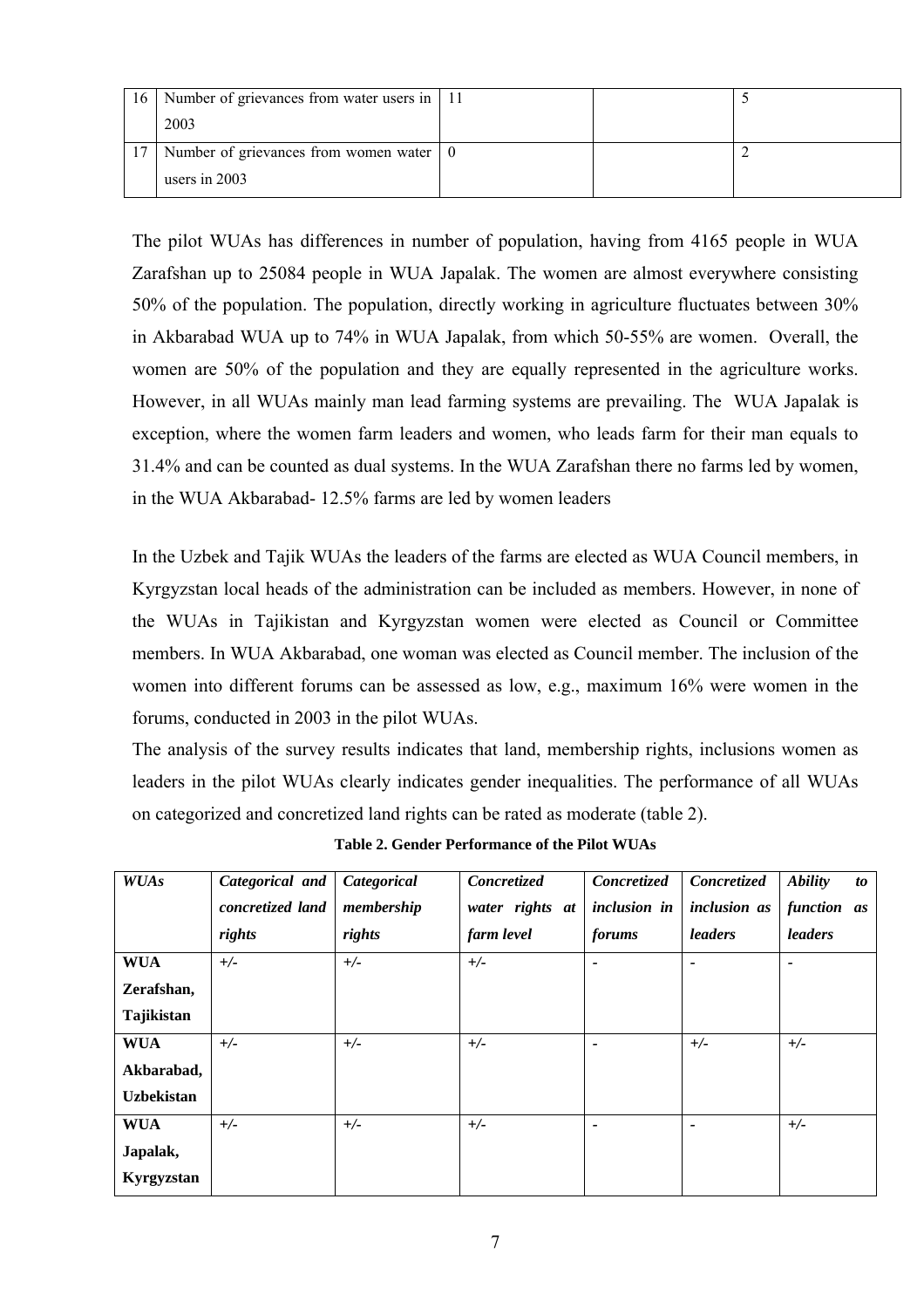In the all 3 pilot WUAs there mild discrimination on land rights and WUA membership rights. The land rights are provided by the legal documents, but not implemented or ignored in the implementation. Nor of WUA bylaws in the all 3 pilots is not excluding women from membership. However, the membership is based on land ownership, in the practice only the agriculture water users are members of the WUAs. The membership to the WUAs in reality strictly related to leadership role in farming system. The representation in the WUA General Assembly also based on farm leadership, which discriminates women.

The most sensitive issue of the gender balance is division of the job between women and man. Similarly to other man prevailing societies in the pilot WUAs women are entitled with low paid, house related jobs. According to the survey, in all 3 WUAs, where survey conducted milking, weeding, cotton picking are major works, which are performed only by women (table 3).

**Table 3**

|                       |                               |                |                            |           | WUA of respondent          |                       |                            |
|-----------------------|-------------------------------|----------------|----------------------------|-----------|----------------------------|-----------------------|----------------------------|
|                       |                               | Akbarabad      |                            | Zarafshon |                            | Kerme-Too<br>Akburasy |                            |
|                       |                               | Cases          | వ్<br>Subtable<br>Response | Cases     | వి<br>Subtable<br>Response | Cases                 | వి<br>Subtable<br>Response |
| Jobs                  | Milking                       | 56             | 93,3%                      | 60        | 100,0%                     | 57                    | 95,0%                      |
| performed<br>by women | Weeding                       | 20             | 33,3%                      | 55        | 91,7%                      | 6                     | 10,0%                      |
|                       | Picking cotton                | 6              | 10,0%                      | 59        | 98,3%                      |                       |                            |
|                       | Livestock and poultry care    | 5              | 8,3%                       | 55        | 91,7%                      | 21                    | 35,0%                      |
|                       | Sowing                        | 9              | 15,0%                      | 31        | 51,7%                      |                       |                            |
|                       | Picking fruits, vegie, grapes | $\overline{2}$ | 3,3%                       | 8         | 13,3%                      | 6                     | 10,0%                      |
|                       | Selling goods at the market   |                |                            |           |                            | 25                    | 41,7%                      |
|                       | <b>NA</b>                     | 322            | 536,7%                     | 152       | 253,3%                     | 305                   | 508,3%                     |

**Agricultural jobs performed only by women of the household by WUAs**

IWRM-Ferghana - 2003

However, it may be only cursory look into very complicated issue. In the family the internal issues are not shared with strangers. There are indications that women are behind most financial decisions in Central Asian families. But, it is important to underline that women are working in the labor intensive, low paid and secondary works in the agriculture. It is indication of gender bias attitude in the agriculture.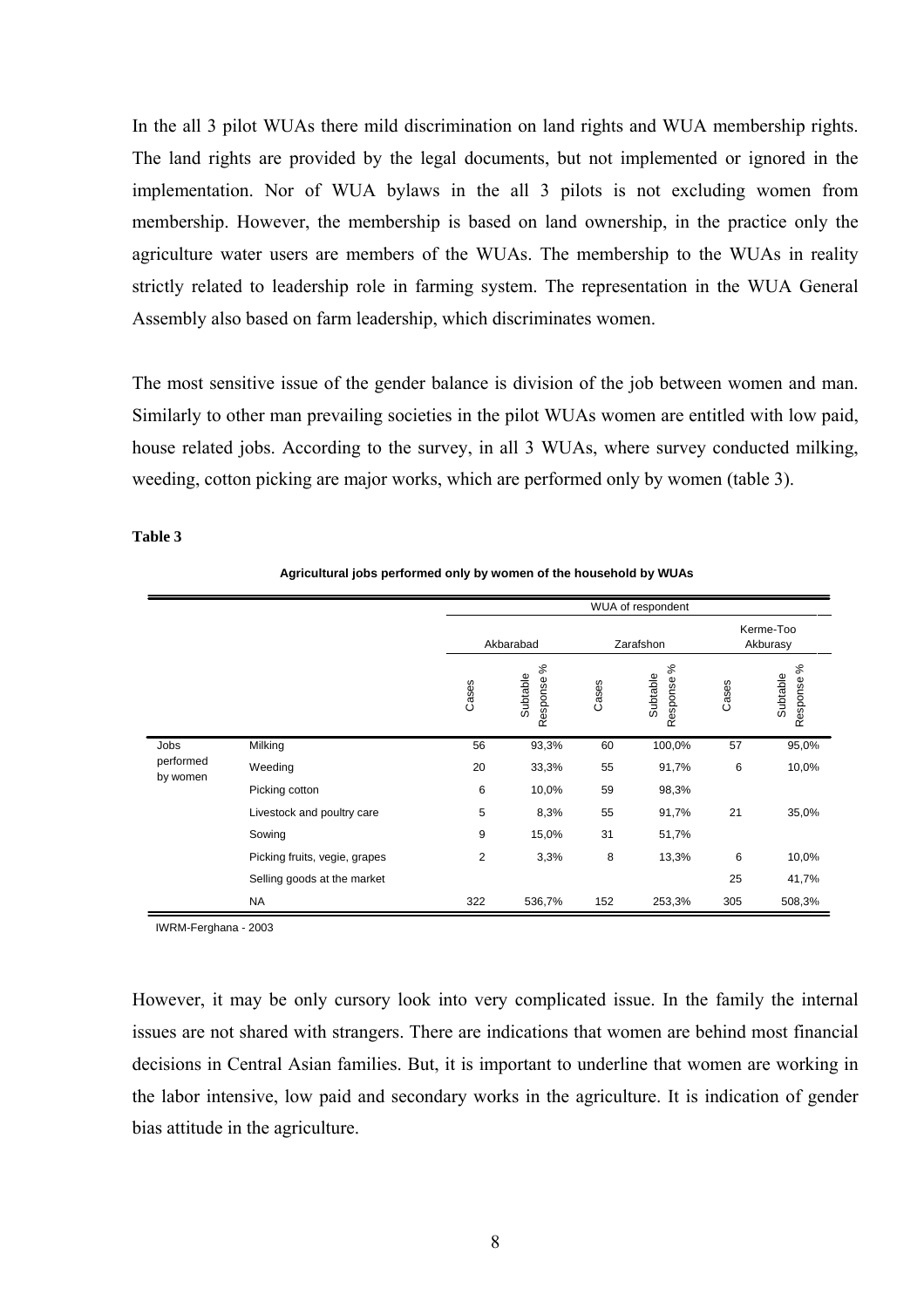The water distribution is another gender bias issue in the WUAs. In principle, the water distribution in on-farm level should be based on water use plans. However, no instruments on implementation of the water use plans. Outlets are not equipped with measuring devices or clear daily recording of water distribution is not practiced for canal. Initially, water use plans were prepared only for the tertiary canals, but not for the outlets and water distributed by request of the users. Each user should warn canal mirab 3 days prior to irrigation. Mirab should register all requests and then start to release water. However, due to large numbers of the requests falling the same time duration, mirabs are not able to set up order. As result almost all outlets are open and water constantly flowing into the fields. The small fields are filled quickly and extra water drained into the drainage network. The bigger plots never fully irrigated during the irrigation season. The women are more affected on unequal water distribution then man in the on-farm level (Abdullaev and Ul Hassan.2004).

## **Conclusions**

The analysis of the gender situation in the pilot WUAs indicated existence of the gender related problems in the on-farm level. It is due to the social structure of the agriculture and society. The rural areas of the Central Asia overwhelmingly man society and there is unwritten taboo on women attending public meetings, which is very strong in Tajikistan, less strict in Kyrgyzstan and moderately strong in Uzbekistan. The situation can be changed through deliberately inviting women to the forums, by initiating women component of Social Mobilization and Institutional Development component of the IWRM Fergana project. It could be done by including 1-2 young, active women into mobilizer group. Other extreme solution can be devoting the quotas for women in the WUA membership, management and governance structures.

???????? adding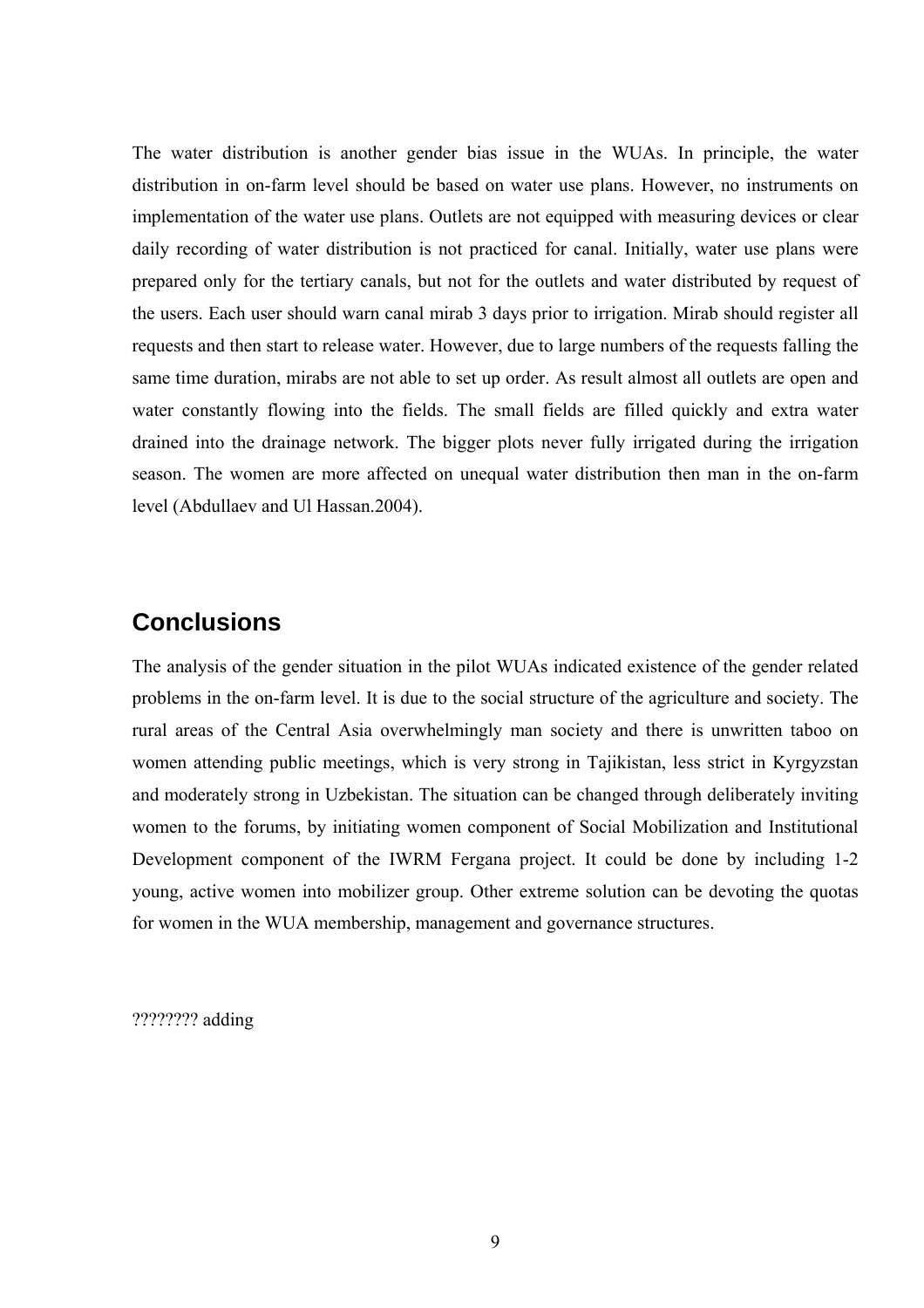### **References**

- 1. Abdullaev I.; and Mehmood Ul Hassan. 2004. Feasibility of time based water distribution principles in Central Asian Tertiary Canals. Draft of article. 18 pp.
- 2. Ahluwalia, M.S., 1978. "Rural Poverty and Agricultural Performance in India", Journal of Development Studies, 14(3):298-323
- 3. Beck, Tony. 1995."The Green Revolution and Poverty in India: A Case Study of West Bengal", Applied Geography, 15(2): 161-181
- 4. Carney, J.1988. Struggles over land and crops in an irrigated rice scheme: The Gambia. In Agriculture, women and land: The African experience, ed. J.Davision.Boulder, Colorado: Westview Press: 59-78 pp.
- 5. Cosgrove, W.J,; and F.R.Rijsberman.2000. World Water vision: Making water everybody's business. London: Earthscan Publications
- 6. Datt, Gaurav and Martin Ravallion., 1998.Farm Productivity and Rural Poverty in India, Food Consumption and Nutrient Division Discussion paper #42, International Food Policy Research Institute, Washington DC
- 7. Dey, J.1980. Women and rice in the Gambia: The Impact of irrigated rice development projects on the farming system. PhD. Thesis, University of Reading
- 8. Grameen Bank. 1998. Annual Report. Dhaka, Bangladesh: Grameen Bank
- 9. GWA.2003. The Gender and Water Development Report 2003: Gender Perspectives on Policies in the Water Sector
- 10. Global Population and Water Access and Sustainability?
- 11. Hanger, J.; and J.Morris. 1973.Women and the household economy. In Mwea: An irrigated rice settlement in Kenya, ed. R.Chambers and J.Moris. Munchen:Weltforum, Verlag
- 12. Haggblade, S., P.B.R.Hazell, and J.Brown, 1987. Farm –Non-Farm Linkages in Rural Sub-Saharian Africa, World Development, 17(8)
- 13. Horinkova V.; and I.Abdullaev.2003. Institutional Aspects of Water Resources Management in Central Asia: Water Users Associations. Water International. June, 2003, Vol 28, № 2. 237-245 pp
- 14. Illo, J.F.; I. Susan; E.Leons; G.C.Ignacio; K.H.Jacob; and V.R.Pineda.1988.The Philippine communal irrigation program. In Gender issues in rural development. Ed.